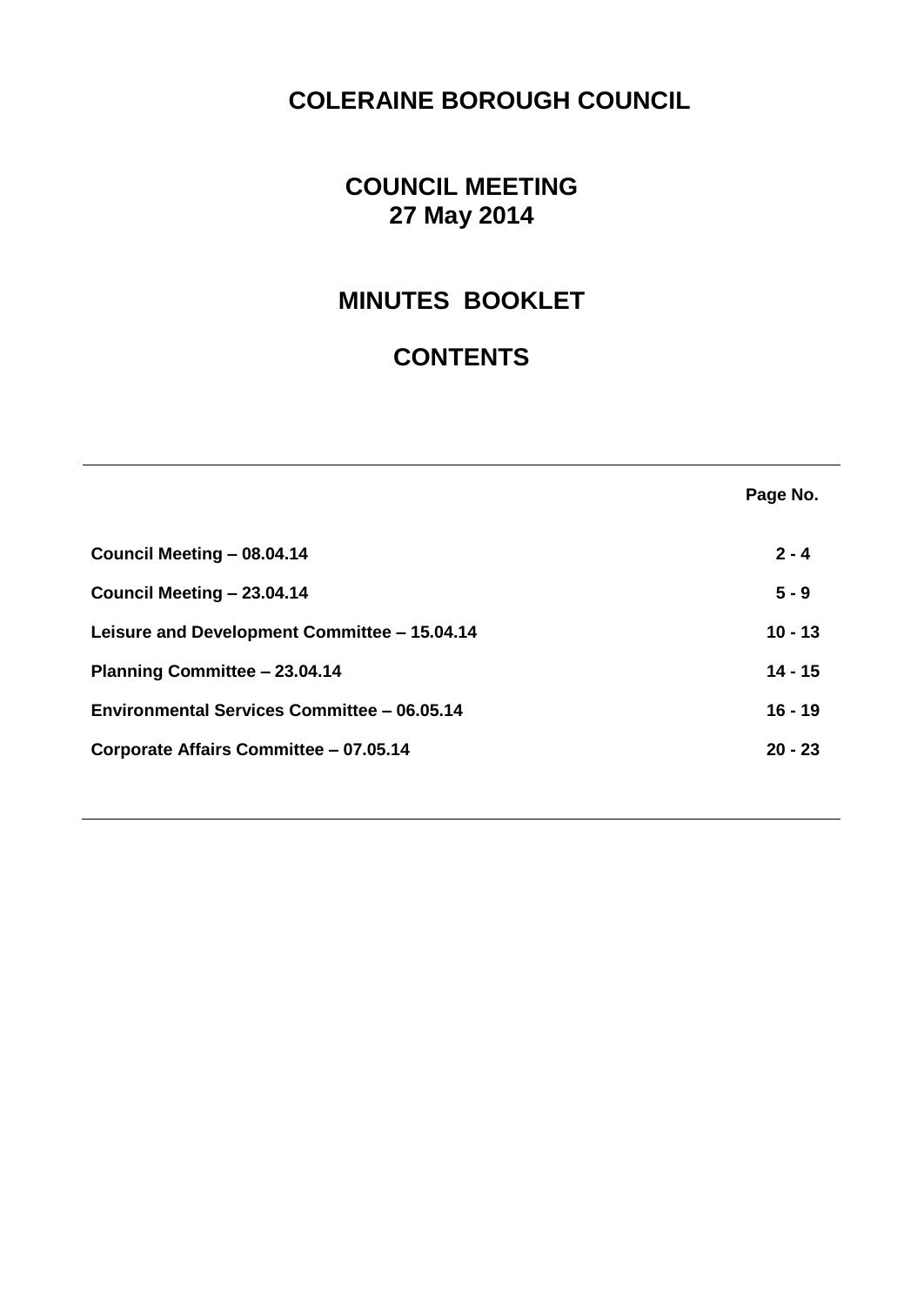| <b>Meeting</b> | <b>Council</b>                                                                                                                                                                                                                                                                                                           |  |
|----------------|--------------------------------------------------------------------------------------------------------------------------------------------------------------------------------------------------------------------------------------------------------------------------------------------------------------------------|--|
| Date and Time  | 08 April 2014 at 6.30pm                                                                                                                                                                                                                                                                                                  |  |
| Location       | Council Chamber, Cloonavin                                                                                                                                                                                                                                                                                               |  |
| <b>Chair</b>   | The Mayor, Councillor D Harding                                                                                                                                                                                                                                                                                          |  |
| <b>Present</b> | Deputy Mayor, Councillor M Fielding                                                                                                                                                                                                                                                                                      |  |
|                | Aldermen W Creelman, P Fielding, M Hickey, N Hillis and<br>J McClure<br>Councillors C Alexander, C Archibald, Y Boyle, T Clarke,<br>S Cole, G Duddy, B Fitzpatrick, R Holmes, W King,<br>M Knight-McQuillan, R Loftus, W McCandless, C Sugden and<br>S Quigley                                                           |  |
| In Attendance  | Town Clerk and Chief Executive, Corporate Director of Leisure<br>and Development, Acting Director of Environmental Services (Items<br>6–10), Head of Development Services, Head of Leisure Services,<br>Community Development Manager, Regeneration Manager (Items<br>1-6), Tourism Manager and Administrative Assistant |  |

An apology was recorded for Councillor Barbour.

## **2 CHAIR'S BUSINESS**

#### **2.1 Council Meeting – 13 May 2014**

The Mayor advised that due to the NW '200' practice being held on 13 May 2014 the Council Meeting would be cancelled with urgent matters being brought to the Council Meeting on 27 May 2014.

## **3 DECLARATIONS OF INTEREST**

There were no declarations of interest.

#### **4 MINUTES**

The Minutes of the Council Meeting of 11 March 2014 were confirmed and signed.

## **5 COMMITTEE REPORT**

#### **5.1 Leisure and Development Committee**

The Chair, Councillor McCandless, moved the adoption of the Leisure and Development Committee Report; this was duly seconded by Alderman Creelman.

It was agreed that two items be considered 'In Committee' at the end of the Meeting.

## **6 PRESENTATION - NORTHERN IRELAND TOURIST BOARD**

The Mayor, welcomed Mr Andrew Patterson, Northern Ireland Tourist Board (NITB), who was in attendance to give a presentation on the NITB's Campaigning for Tourism initiative.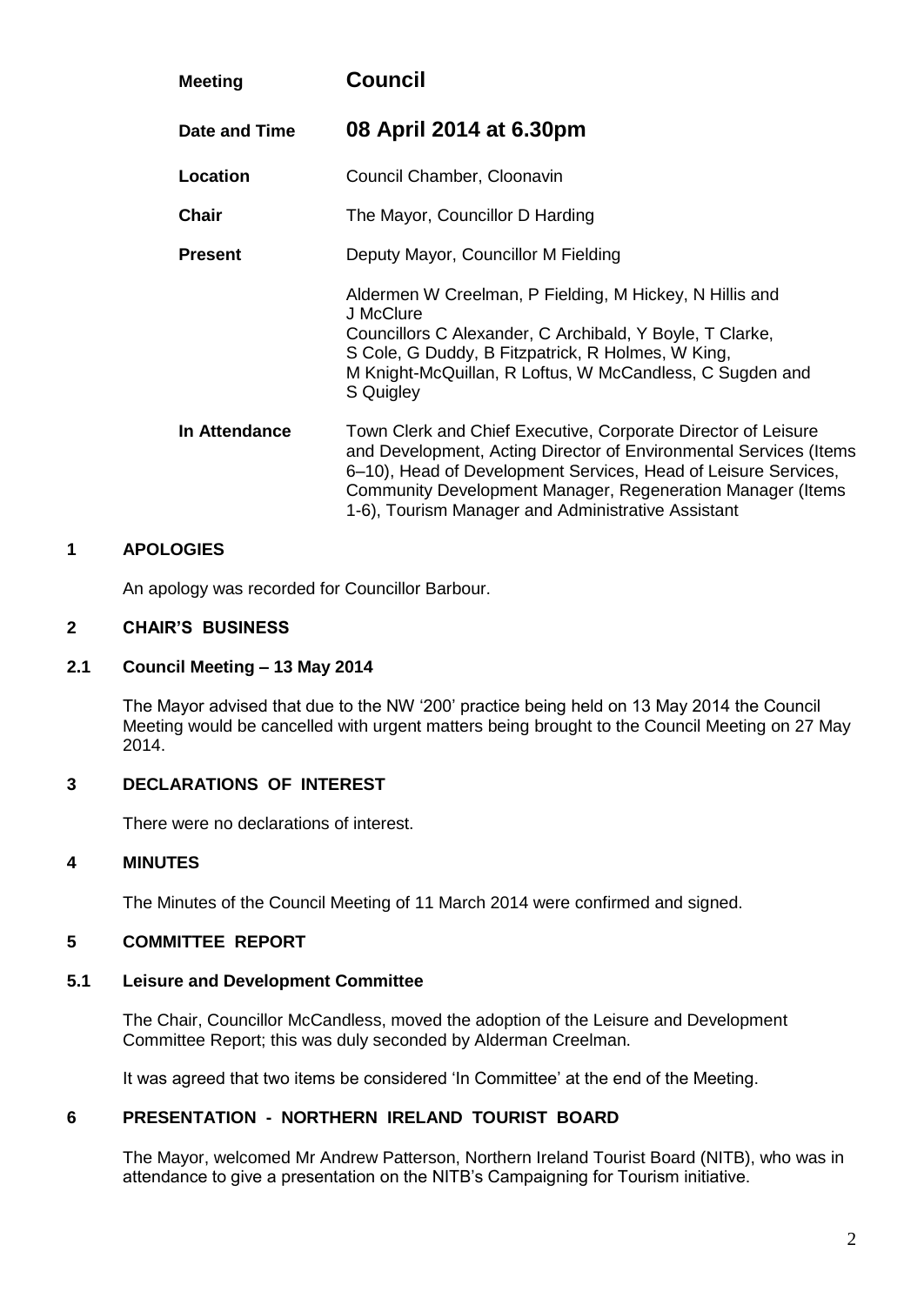Mr Patterson elaborated on the following points and hoped that Council would support the campaign:

- Economic Impact: i) £42.2m tourism impact
	-
	- ii) £1:£4.78 return on investment
	- iii) £38.5m press coverage
- Special events for Northern Ireland:
	- 2012 Irish Open Golf Tournament at Royal Portrush
	- Derry/Londonderry City of Culture 2013
	- Filming of Game of Thrones
	- 2013 World Police and Fire Games
	- 2013 G8 Lough Erne
	- Giro d'Italia May 2014
- Visitor Numbers 2005-2012
- 
- Visitors' top priorities: i) A unique and high quality tourism offering
	- ii) High quality service
	- iii) A vibrant economy
	- iv) Easy access and convenient transport
	- v) A clean and green natural environment
	- vi) Authentic communities

The Mayor thanked Mr Patterson for the presentation after which he answered various questions. Members were pleased to support NI Tourist Board's strategy for the future.

## **8 CORRESPONDENCE**

There was no correspondence.

## **9 MAYOR'S VISIT - MALAWI**

Councillor King extended best wishes for a safe journey to The Mayor for his forthcoming visit to Malawi.

# **10 COUNCIL CHAMBER - RE-CONFIGURATION**

Reported that due to the proposed re-configuration of the Council Chamber future Meetings would be held in the Bann View Committee Room.

## **11 DUNLUCE CENTRE**

Following a Member's question regarding the Dunluce Centre the Corporate Director of Leisure and Development advised that no applications had been received.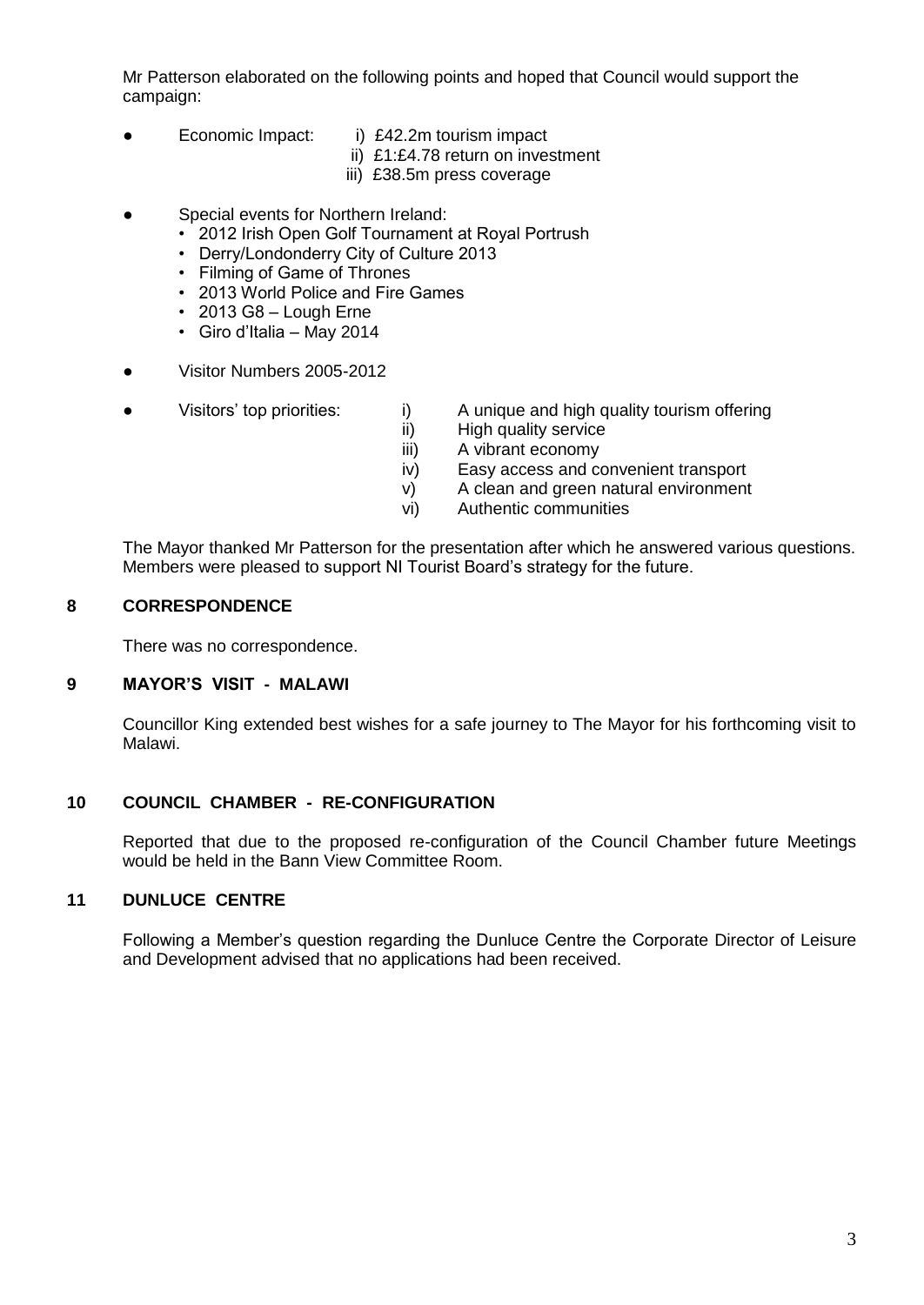| <b>Meeting</b> | <b>Council</b>                                                                                                                                                                                                                                 |  |
|----------------|------------------------------------------------------------------------------------------------------------------------------------------------------------------------------------------------------------------------------------------------|--|
| Date and Time  | 23 April 2014 at 6.55pm                                                                                                                                                                                                                        |  |
| Location       | Council Chamber, Cloonavin                                                                                                                                                                                                                     |  |
| Chair          | The Mayor, Councillor D Harding                                                                                                                                                                                                                |  |
| <b>Present</b> | The Deputy Mayor, Councillor M Fielding                                                                                                                                                                                                        |  |
|                | Aldermen W Creelman, P Fielding, M Hickey and J McClure<br>Councillors C Alexander, C Archibald, Y Boyle, T Clarke, S Cole,<br>G Duddy, B Fitzpatrick, R Holmes, W King, M Knight-McQuillan,<br>R Loftus, W McCandless, C Sugden and S Quigley |  |
| In Attendance  | Town Clerk and Chief Executive, Interim Director of Environmental<br>Services, Head of Estates and Facilities, Head of Finance,<br>Business Support and Administration Manager and Acting<br><b>Business Support Assistant</b>                 |  |

Apologies were recorded for Alderman Hillis and Councillor Barbour.

## **2 CHAIR'S BUSINESS**

#### **2.1 Passing of David McClarty**

The Mayor referred to the recent passing of David McClarty MLA and as a mark of respect, Council stood to observe a minute's silence.

Members paid tribute to the late Mr McClarty's work in Council and in the wider political field. They also expressed their sympathies to his surviving family. It was noted that Hugh Wade Funeral Directors had organised a book of condolence for the public, which would be available in Coleraine Town Hall.

## **Agreed:**

- i) That the Mayor send a letter of condolence to the family on behalf of Council.
- ii) On the proposal of Councillor Sugden and seconded by Councillor Archibald that consideration be given to a suitable tribute to mark David's contribution to the Borough.

## **3 DECLARATIONS OF INTEREST**

There were no declarations of interest.

#### **4 'IN COMMITTEE'**

It was agreed to take a number of items 'In Committee' at the end of the meeting.

## **5 MINUTES**

The Minutes of the Council Meeting of 25 March 2014 were confirmed and signed.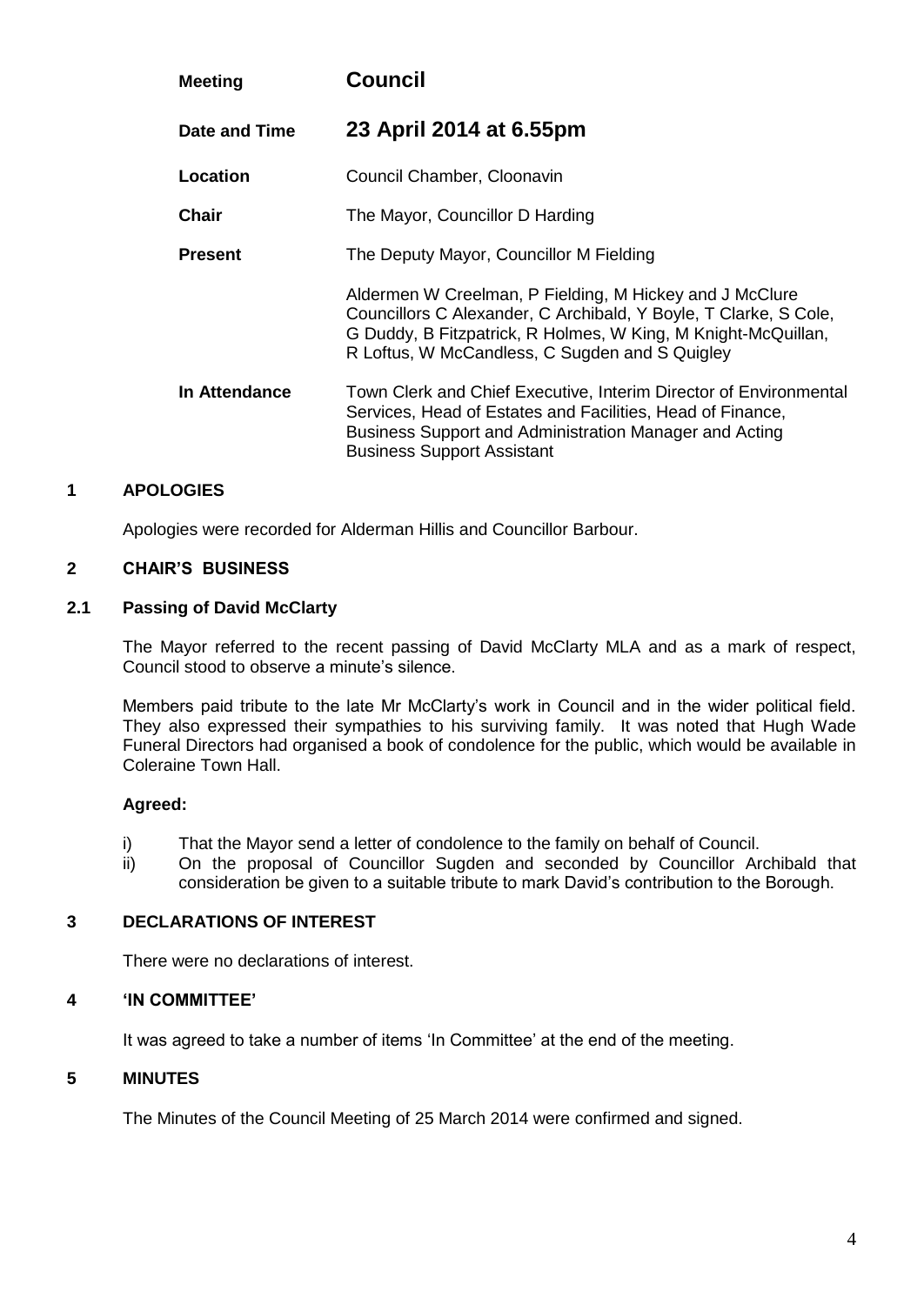# **6 COMMITTEE REPORTS**

## **6.1 Planning Committee**

The Vice Chair, Councillor Boyle, moved the adoption of the Planning Committee Report; this was duly seconded by Councillor Fitzpatrick and agreed.

#### **6.2 Environmental Services Committee**

The Minutes of the Environmental Services Committee meeting of 01 April 2014 were proposed by Councillor Archibald and seconded by Councillor Duddy.

The Interim Director of Environmental Services gave a summary of the topics contained in the Committee Report and answered Members' questions on various issues.

#### **6.2.1 Request for Presentation**

It was noted that the Pastor of Vineyard Compassion had spoken to Councillor Cole and had requested to make the presentation to full Council.

**Agreed:** On the proposal of Councillor Cole and seconded by Councillor Quigley, that the presentation from Vineyard Compassion be received at Council.

#### **6.2.2 Dereliction Intervention Funding**

Members referred to the scheme remaining to be completed i.e. fencing at Castle Erin, Portrush.

The Head of Estates and Facilities answered queries and outlined work already completed to replace the outdated fencing.

**Agreed:** That the Head of Estates and Facilities investigate the continuance of this fencing replacement, at a later date.

The Committee Report was subsequently agreed.

## **7 NOTICE OF MOTION**

The undernoted Motion had been submitted by Councillor Loftus supported by Alderman Hickey and Councillor Quigley:

'That this Council expresses grave concern at the conditions recently experienced by patients in many of the Accident and Emergency departments across Northern Ireland. Calls on the Minister of Health, Social Services and Public Safety, to actively work for the local community to ensure service provision and demonstrate political will to provide the much needed facilities, including Accident and Emergency Services, which allows for the best care possible for patients in Coleraine area'.

Discussion ensued during which a number of Members voiced their support for the Motion and expressed their concerns at the uncertainty of levels of provision within the Borough.

An amendment was proposed by Councillor Clarke and seconded by Councillor Knight-McQuillan:

That Council acknowledges the efforts of all healthcare professionals and commends the staff at the Causeway Hospital who have contributed to the reduction in waiting times in the Emergency Department; and that Council continues to support all improvements to the provision of acute services at the Causeway.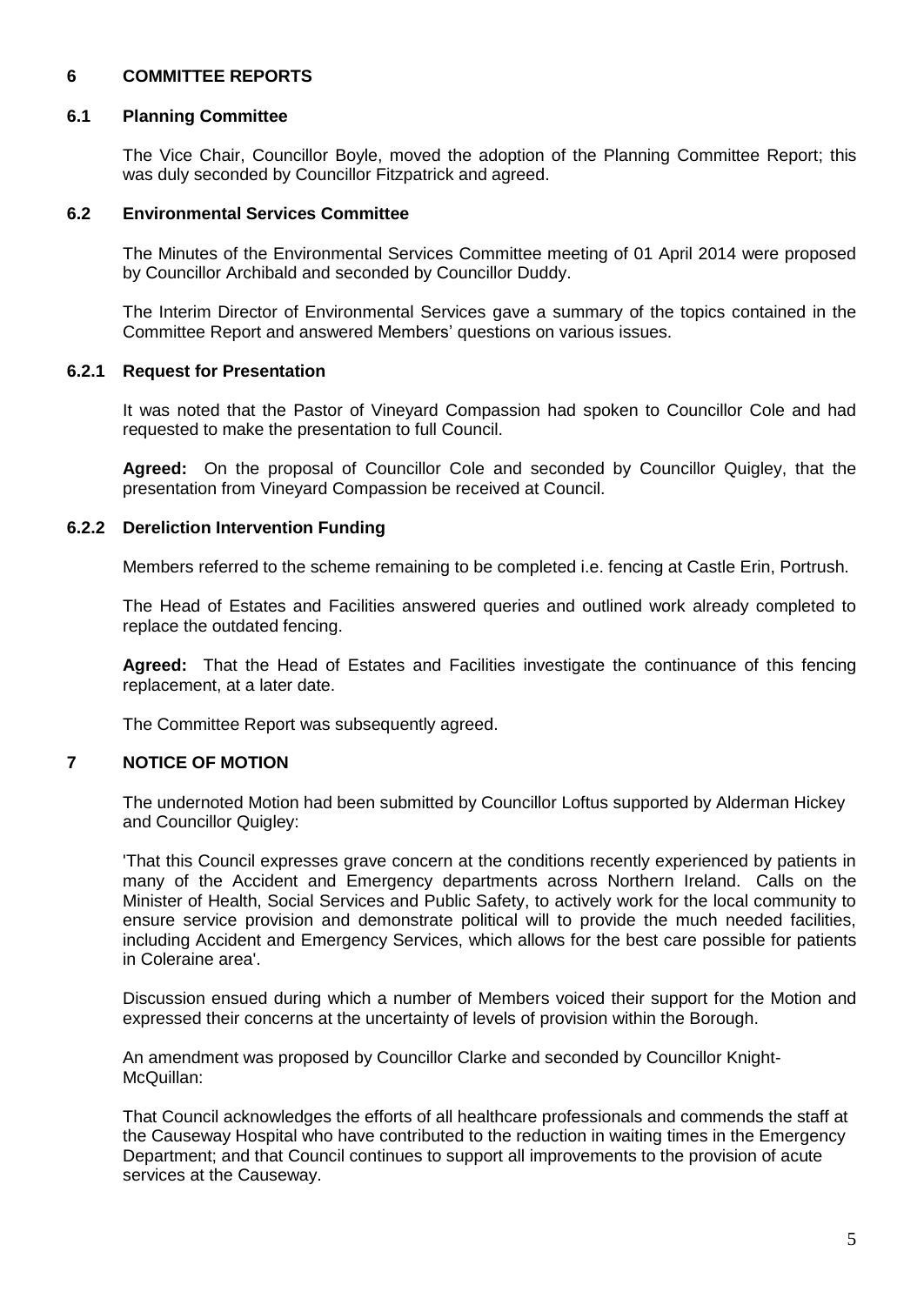On being put to a vote the amendment was lost, 9 Members voting in favour and 10 Members voting against.

Councillor Boyle also commended the Causeway Hospital Campaign Group for their work. It was proposed by Alderman Hickey and seconded by Councillor Boyle that Council invites the Causeway Campaign Support Group to Meeting.

## **Agreed:**

- i) With 10 Members voting in favour and 1 Member voting against, that the Motion be carried.
- ii) That the Causeway Hospital Campaign Group be invited to a Council meeting.

## **8 DEPARTMENT OF THE ENVIRONMENT**

## **8.1 Consultation Documents**

Consideration was given to the following documents (previously supplied):

- The Draft Northern Ireland Local Government Code of Conduct for Councillors Consultation Document and NILGA Draft Response.
- Shadow Arrangements and draft Local Government (Transitional, Supplementary and Incidental Provisions and Modifications) Regulations (Northern Ireland) 2014 Consultation Document and NILGA Response.

**Agreed:** That Council endorse the listed responses.

## **9 CORRESPONDENCE**

Members noted the following correspondence (previously supplied):

- Information from OFMDFM dated March 2014 re Election to the European Parliament and Local Government Elections 2014 – Guidance on Conduct for Civil Servants and Special Advisers.
- Letter dated 26 March 2014 from Down District Council together with letter to the Chief Secretary to the Treasury re Fuel Rebate Scheme.
- Letter dated 14 April 2014 from the Department of the Environment, Planning Policy Division, re The Planning (Control of Advertisements) Regulations (NI) 1992 – Regulation 6: Direction Restricting Deemed Consent.
- Letter dated 16 April 2014 from the Minister of the Environment re Giro d'Italia The Planning (Control of Advertisements) Regulations (NI) 1992.
- Forecast of Events
- Documents for Tabling
- Consultation Documents

## **10 DOCUMENTS FOR SEALING**

Resolved:

That the following documents be sealed: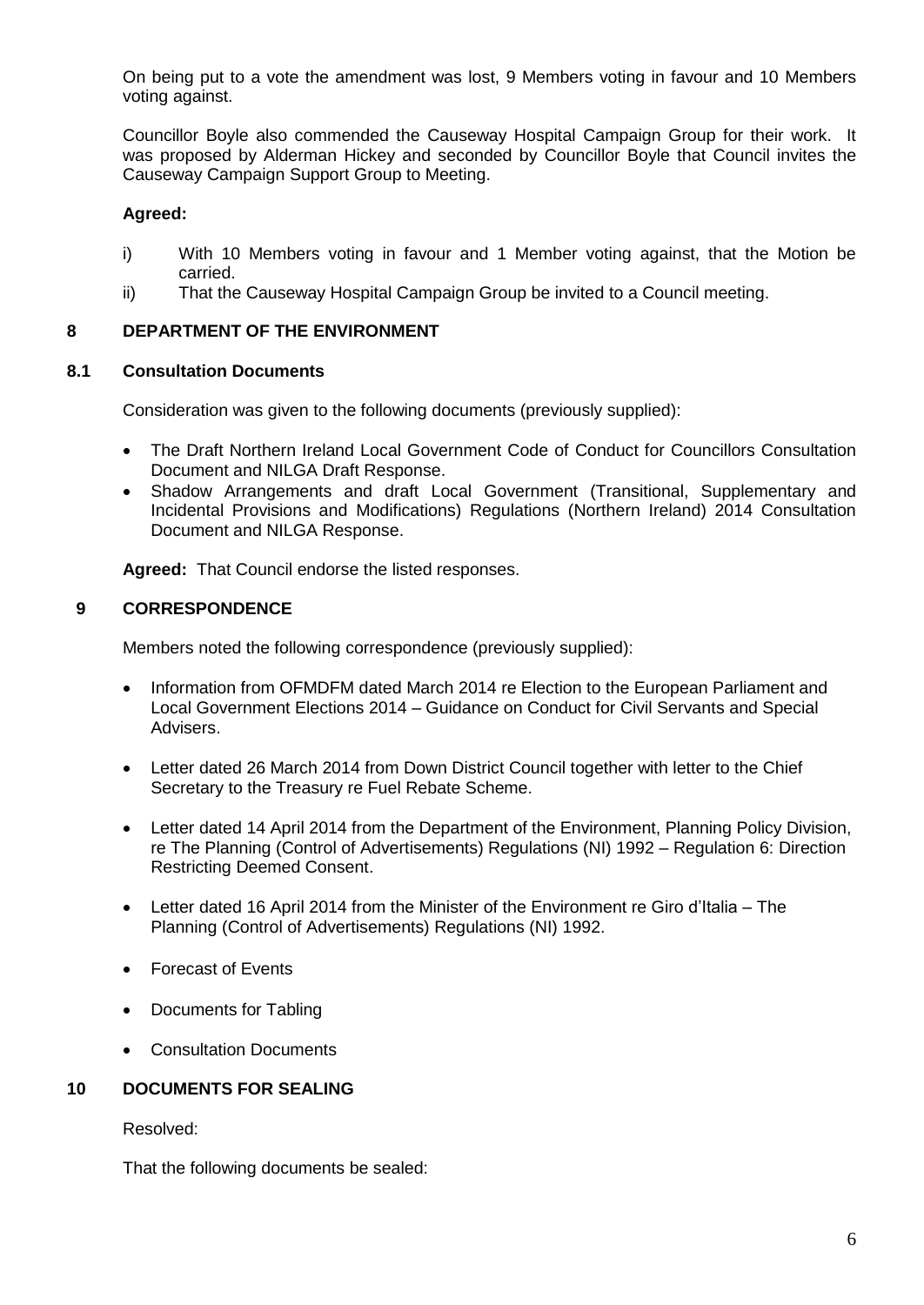| 1. Conditions of Contract    | Council and University of Ulster Coleraine -<br><b>BUS STOP Programme</b>           |   |
|------------------------------|-------------------------------------------------------------------------------------|---|
| 2. Conditions of Contract    | Council and B9 Solutions Ltd - SMART GRID<br><b>Business Energy Pilot Programme</b> |   |
| 3. Licence                   | Council to Coleraine & District Motor Club<br>Limited – NW 200 Event Licence        |   |
| Agreement<br>4.              | Employee – Advance for Purchase of Car                                              |   |
| <b>Cemetery Titles</b><br>5. | Grant of Right of Burial – Deeds Register<br>No. 4106-4112 inclusive:               |   |
|                              | Coleraine                                                                           | 0 |
|                              | <b>Ballywillan</b>                                                                  | 3 |
|                              | Agherton                                                                            | 1 |

Portstewart 3 Kilrea 0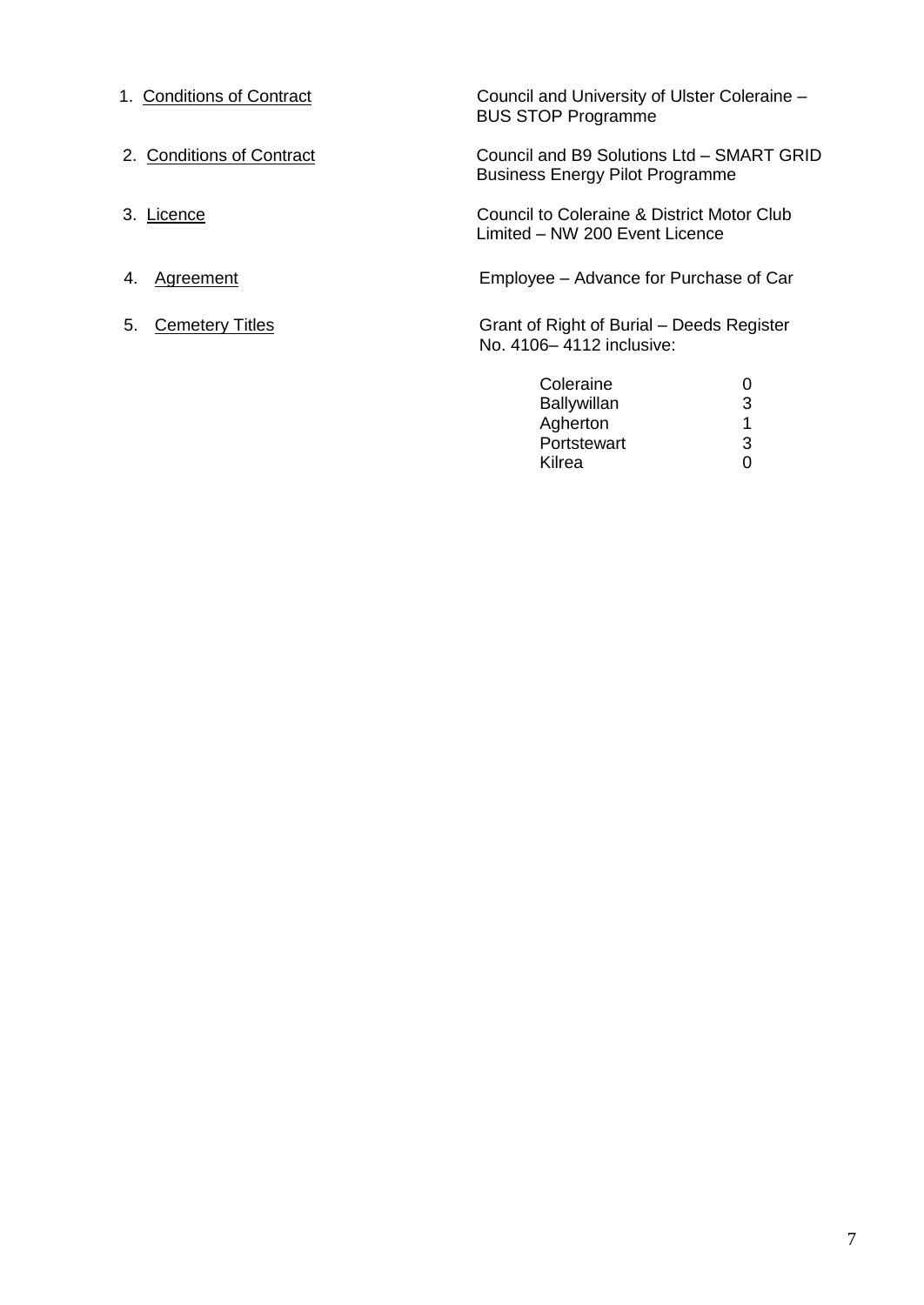| <b>Meeting</b> | <b>Leisure and Development Committee</b>                                                                                                                                                               |  |
|----------------|--------------------------------------------------------------------------------------------------------------------------------------------------------------------------------------------------------|--|
| Date and Time  | 15 April 2014 at 6.30pm                                                                                                                                                                                |  |
| Location       | Bann View Committee Room, Cloonavin                                                                                                                                                                    |  |
| <b>Chair</b>   | <b>Councillor W McCandless</b>                                                                                                                                                                         |  |
| <b>Present</b> | Aldermen P Fielding, M Hickey and J McClure<br>Councillor M Knight-McQuillan                                                                                                                           |  |
| In Attendance  | Town Clerk and Chief Executive (Items $1.0 - 5.1.1$ ), Head of<br>Development Services, Head of Leisure Services, Healthy<br>Living and Sport Manager, Project Manager and Administrative<br>Assistant |  |

Apologies were recorded for Alderman Hillis, Councillors Barbour and Boyle and the Corporate Director of Leisure and Development.

#### **2 CHAIR'S BUSINESS**

There was no Chair's business.

# **3 DECLARATIONS OF INTEREST**

There were no declarations of interest.

## **4 REQUESTS FOR PRESENTATIONS**

There were no requests for presentations.

## **5 LEISURE AND DEVELOPMENT SERVICES' REPORT**

Consideration was given to the Leisure and Development Services Report (previously supplied).

#### **5.2.1 Queen's Baton Relay – Commonwealth Games**

Reported that the Glasgow 2014 Queen's Baton Relay was the curtain-raiser to the 20<sup>th</sup> Commonwealth Games resulting in the baton visiting 71 nations and territories. The baton would visit Northern Ireland on 20-23 May 2014 and would be hosted in Coleraine on Tuesday 20 May at an evening Reception in the Bann Gallery, Cloonavin (to be confirmed). A provisional programme contained in Appendix 1 of the Report was noted.

#### **5.2.2 Beach Management Strategy**

Reported that the Causeway Coast and Glens Heritage Trust (CCGHT) had pioneered a strategic approach to beach management through the production of a "Draft Beach Management Strategy" that covered the coast from Magilligan Point to Islandmagee. The CCGHT were requesting Council, along with Limavady and Moyle, to formally adopt the draft and support its strategic aims and objectives.

The main outcome of the draft was its proposal for a cross-authority Beach Management Coordination Group which would replace the current Beach Management Strategy Steering Group which Council participates in. Adoption of the draft would be, in alignment with the other cluster Councils, for the period up to 31 March 2015, at which point agreement would be reviewed for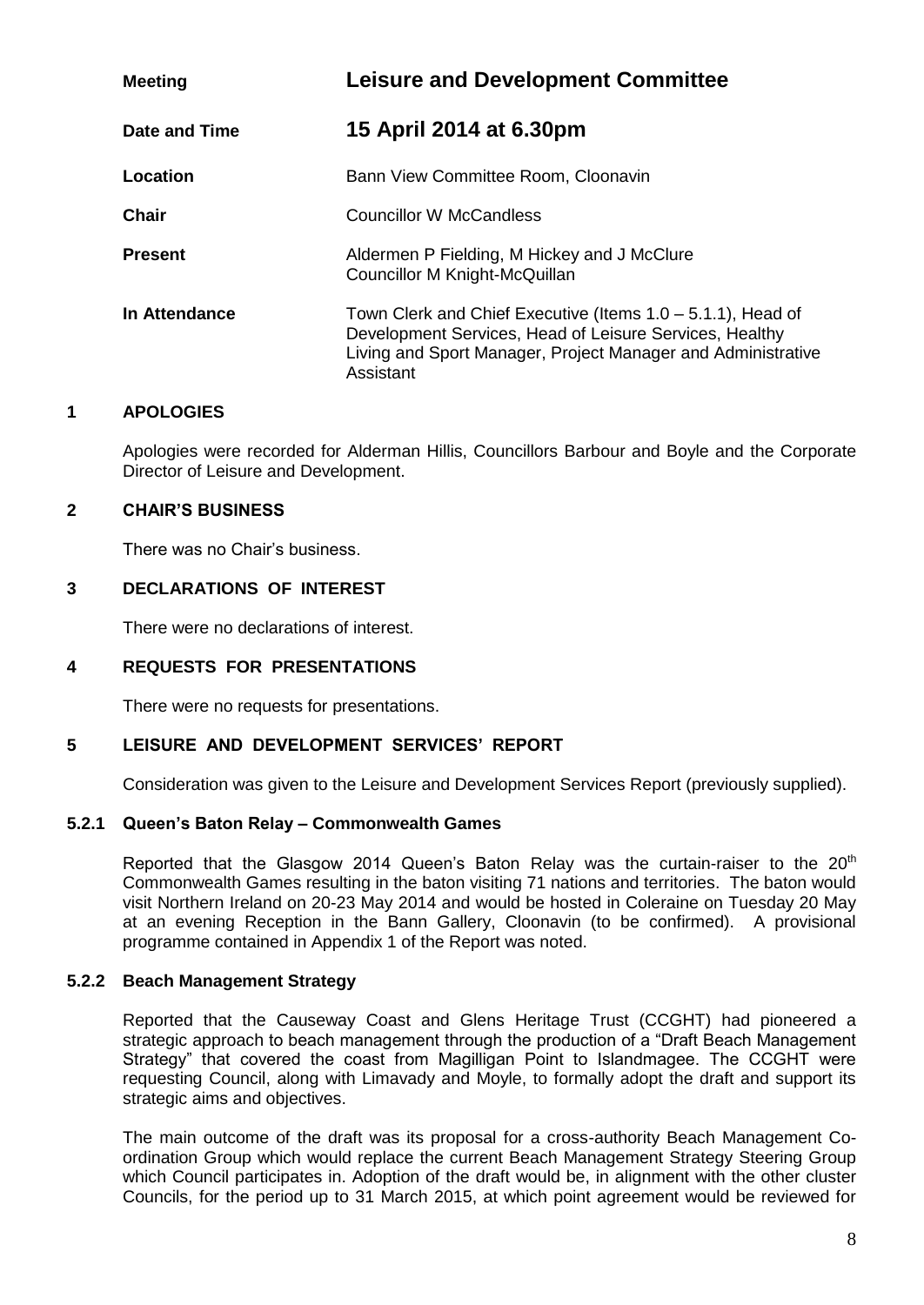continuation by the Causeway Coast and Glens District Council. A copy of the draft contained in Appendix 2 of the Report was noted.

# **5.3 For Decision**

#### **5.3.1 Dunluce Summer Solstice Concert**

The Head of Leisure Services reported that the Dunluce Summer Solstice Concert would be held at the Magheracross site adjacent to Dunluce Castle on 21 June 2014. A request had been made by the organisers, Exile Production, for assistance to support the event as follows:

- The supply of pedestrian and heras fencing.
- The supply of a Tele-handler.
- The supply of waste management services to include Council's re-cycling trailer and additional waste management collections.
- The supply of a team of Council Technical staff to assist with set-up and down for the event.
- The supply of two senior Environmental Services Emergency Planning Officers throughout the duration.

Based upon similar support in 2013, the calculated cost in kind of providing the above support was estimated to be no greater than £5,000 and provision had been made within budget for this contribution.

**Recommended:** That Council agree to the support requested.

#### **5.3.2 Council Working Groups and Representation on External Working Groups**

Members considered the following Groups and Committees, together with elected Member representation, with a view to incorporating into the work of the Leisure and Development Committee:

| <b>Working Group/Committee</b>        | <b>Council Representatives</b>                                   |
|---------------------------------------|------------------------------------------------------------------|
| <b>Community Development Group</b>    | Barbour, Boyle, Clarke, Duddy and<br>Knight-McQuillan            |
| <b>Economic Development Committee</b> | Barbour, Clarke and Holmes                                       |
| <b>Special Events Working Group</b>   | Cole, Creelman, Mrs Fielding, Holmes<br>and Boyle or Fitzpatrick |

**Recommended:** That the matter be deferred to the Annual General Meeting.

## **5.3.3 Peace III Extension**

The Head of Development Services reported that the application to SEUPB for a further six month extension for the Peace III Programme had been successful and a letter of offer had been received. The North East Peace III Partnership and partner Councils had agreed an extended programme of work as detailed in the Report.

The budget for the extension period was £535,447, 100% funded by the Peace III Programme, which would run from April – September 2014 with full Peace III closure by December 2014.

**Recommended:** That Council agree the Peace III extension.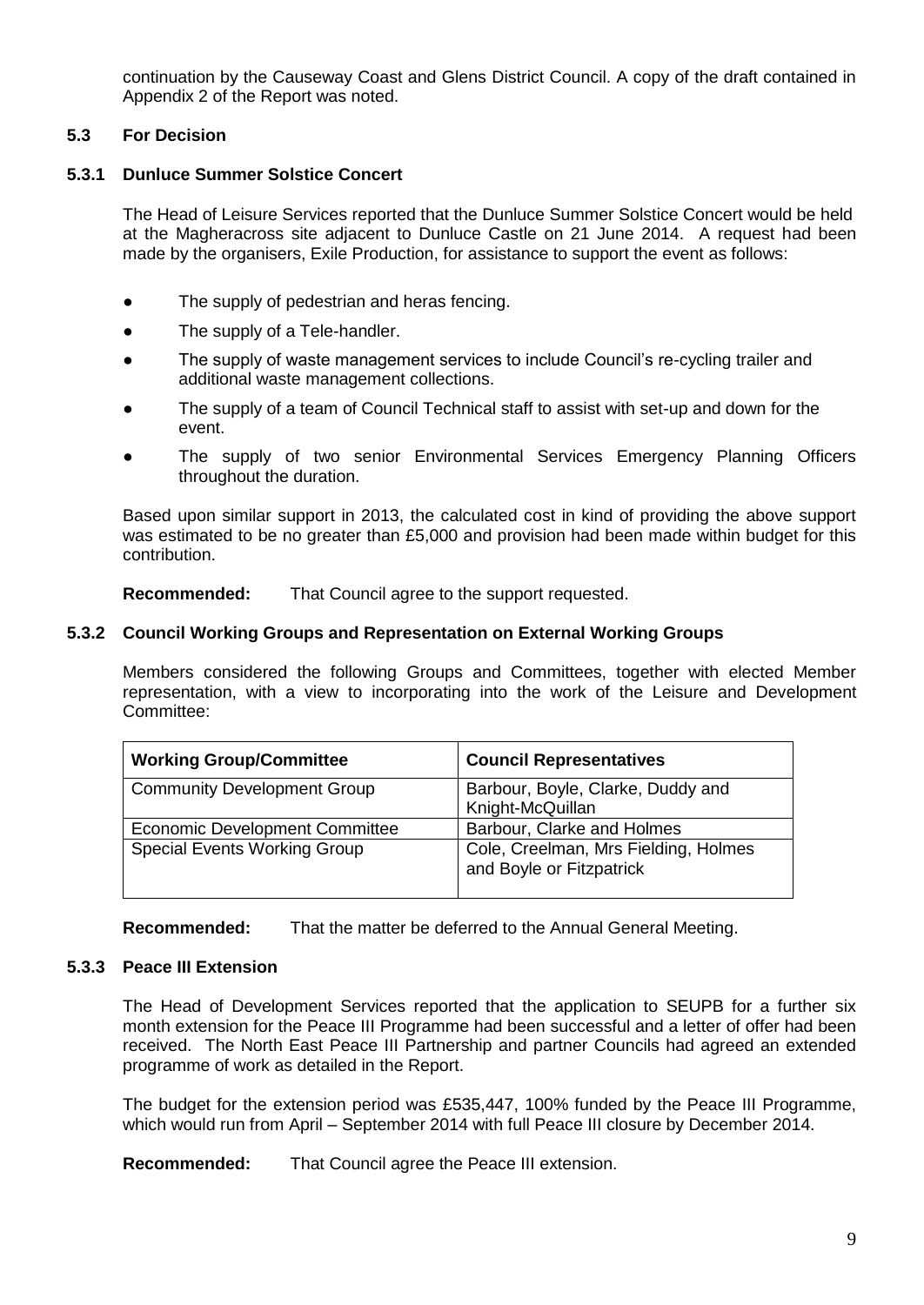# **5.3.4 Good Relations Strategy – Peace III Project**

The Head of Development Services outlined the background to the proposal to support a youth cohesion project which had been approved for 100% funding by the North East Peace III Partnership for the sum of £50,000.

The aim of the project was to develop civic leadership, improve relationships and respect for diversity and to ensure a joined up vision for youth involvement in peace-building and citizenship.

The project would take place from April – September 2014 and would be supported in its delivery by Community Development staff.

**Recommended:** That Council accept the offer of funding from the North East Peace III Partnership to the value of £50,000 to deliver the youth cohesion project.

## **5.3.5 DSD Community Support Plan 2014-15**

Council had received a letter of offer from the Department for Social Development (DSD) offering funding of £115,187.49 for the period 2014-15 to deliver Council's Community Support Plan (CSP). The CSP Action Plan for 2014-15 had been considered and approved by Council in March 2014.

**Recommended:** That Council accept the offer of funding from DSD to the value of £115,187.49.

#### **6 CORRESPONDENCE**

There was no correspondence.

## **7 ANY OTHER BUSINESS**

There was no other business.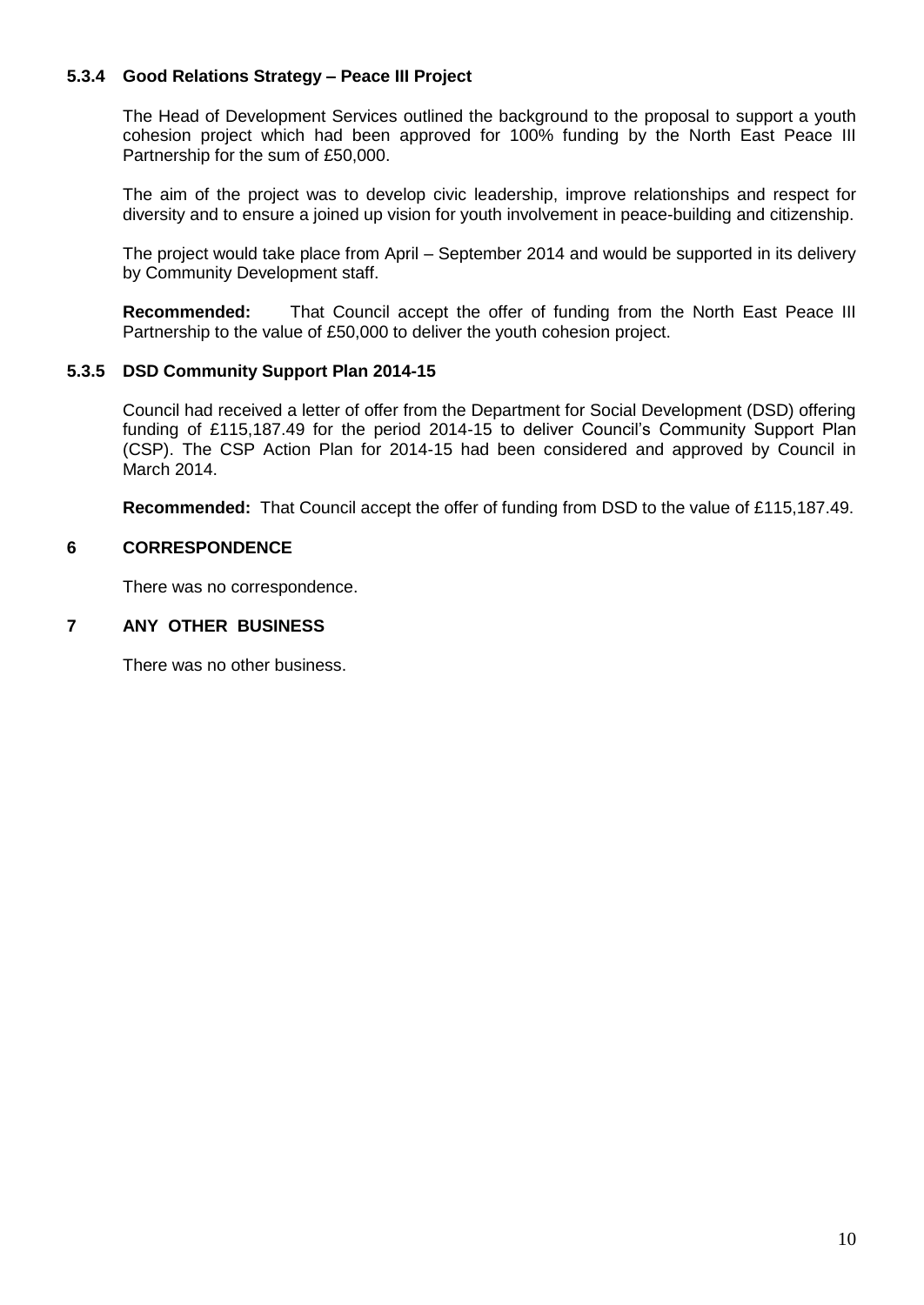| <b>Meeting</b> | <b>Planning Committee</b>                                                                                                                                                                                                          |  |
|----------------|------------------------------------------------------------------------------------------------------------------------------------------------------------------------------------------------------------------------------------|--|
| Date and Time  | 23 April 2014 at 6.30pm                                                                                                                                                                                                            |  |
| Location       | Council Chamber, Cloonavin                                                                                                                                                                                                         |  |
| <b>Chair</b>   | Alderman Creelman                                                                                                                                                                                                                  |  |
| <b>Present</b> | The Mayor, Councillor D Harding<br>The Deputy Mayor, Councillor M Fielding                                                                                                                                                         |  |
|                | Aldermen P Fielding, M Hickey and J McClure<br>Councillors C Alexander, C Archibald, Y Boyle, T Clarke, S Cole, G Duddy,<br>B Fitzpatrick, R Holmes, W King, M Knight-McQuillan, R Loftus,<br>W McCandless, S Quigley and C Sugden |  |
| In attendance  | Ms Jennifer Lundy, Planning Service, Head of Estate and Facilities,<br>Principal Administrative Officer and Acting Business Support Assistant                                                                                      |  |

Apologies were recorded for Alderman Hillis and Councillor Barbour.

# **2 CHAIR'S BUSINESS**

There was no Chair's business.

## **3 DECLARATIONS OF INTEREST**

There were no Declarations of Interest.

## **4 PLANNING CONSULTATION**

A list of 4 applications was presented for consideration (previously supplied).

## **4.1 Applications Deferred from Previous Meeting**

**Application D1 C/2012/0449/F** Proposed new access to existing factory to facilitate exiting vehicles only at 58A Drumagarner Road, Kilrea for SJC Hutchinson Engineering Ltd.

The opinion of Planning Service was to approve.

**Agreed:** That the application be approved.

**Application D2 C/2013/0267/F** Proposed extension to existing garage at 9 Dunsuivnish Park, Portstewart for Mr and Mrs D Graham.

The opinion of Planning Service was to approve.

**Agreed:** That the application be approved.

#### **4.2 New Applications**

Ms Lundy enlarged on the new applications listed on the planning schedule and the recommendations were accepted.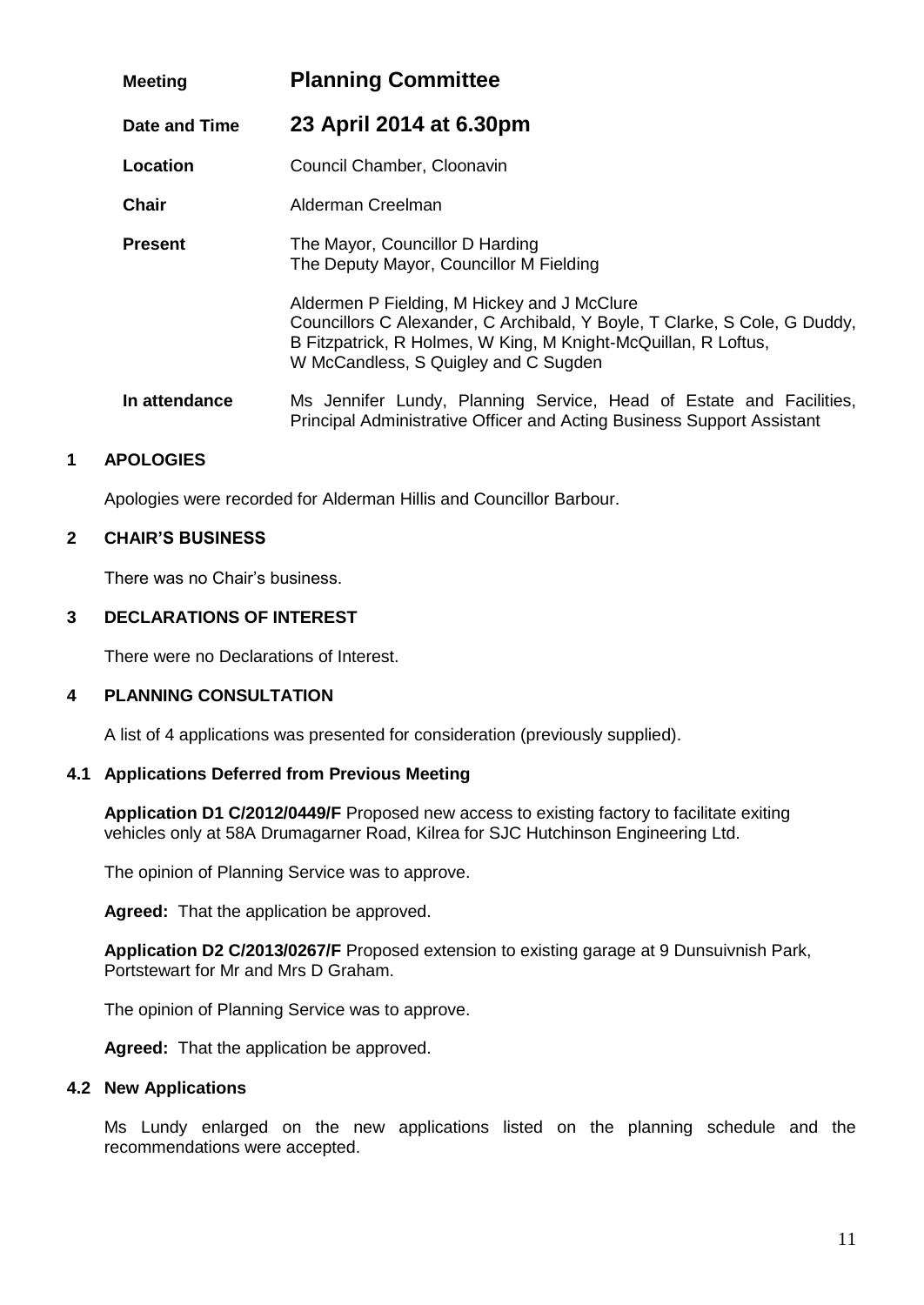## **5 GENERAL PLANNING ISSUES**

There were no General Planning Issues.

## **6 DRAFT STRATEGIC PLANNING POLICY STATEMENT FOR NORTHERN IRELAND - CONSULTATION**

Consideration was given to the Draft response to this consultation, which had been prepared by Mr Peter Fleming. Members were advised that the response had been considered at a Statutory Transition Committee workshop on 10 April 2014 and that it was due for consideration again at the Committee Meeting on 24 April 2014. Noted.

## **7 NORTHERN IRELAND ENVIRONMENT AGENCY**

Consideration was given to the report on the NIEA's proposed listings (previously supplied).

## **7.1 Council Owned Properties**

The Head of Estates and Facilities elaborated on the implications of listing the following Council owned properties:

- Arcadia, 6 Craig Vara, Portrush
- Shelter, Lower Landsdowne Road, Portrush
- Portstewart War Memorial

After discussion it was proposed by Councillor Alexander and seconded by Alderman Hickey that Council support the listings.

**Agreed:** With 18 members voting in favour and 1 against, that Council support the listings.

## **7.2 Other Properties**

**Agreed:** That Council endorse the proposed listings as follows:

- 86 Main Street, Portrush
- Former RUC Station, 59 Coleraine Road, Portstewart
- Portstewart Primary School, 22-24 Central Avenue, Portstewart

## **8 CORRESPONDENCE**

## **8.1 Planning Application C/2013/0078/F – 115 Edenbane Road, Kilrea**

Letter dated 9 April 2014 was tabled from the Area Planning Manager in response to Council's request for a second deferral on this application.

Members noted that this application was currently with the Minister and that accordingly it would not be appropriate to meet to discuss the application separately.

## **8.2 Planning Policy Statement 23 'Enabling Development for the Conservation of Significant Places'**

Members' attention was drawn to correspondence from DOE Planning Policy Division notifying Council that this legislation came into effect on 14 April 2014.

## **9 ANY OTHER BUSINESS**

There was no other business.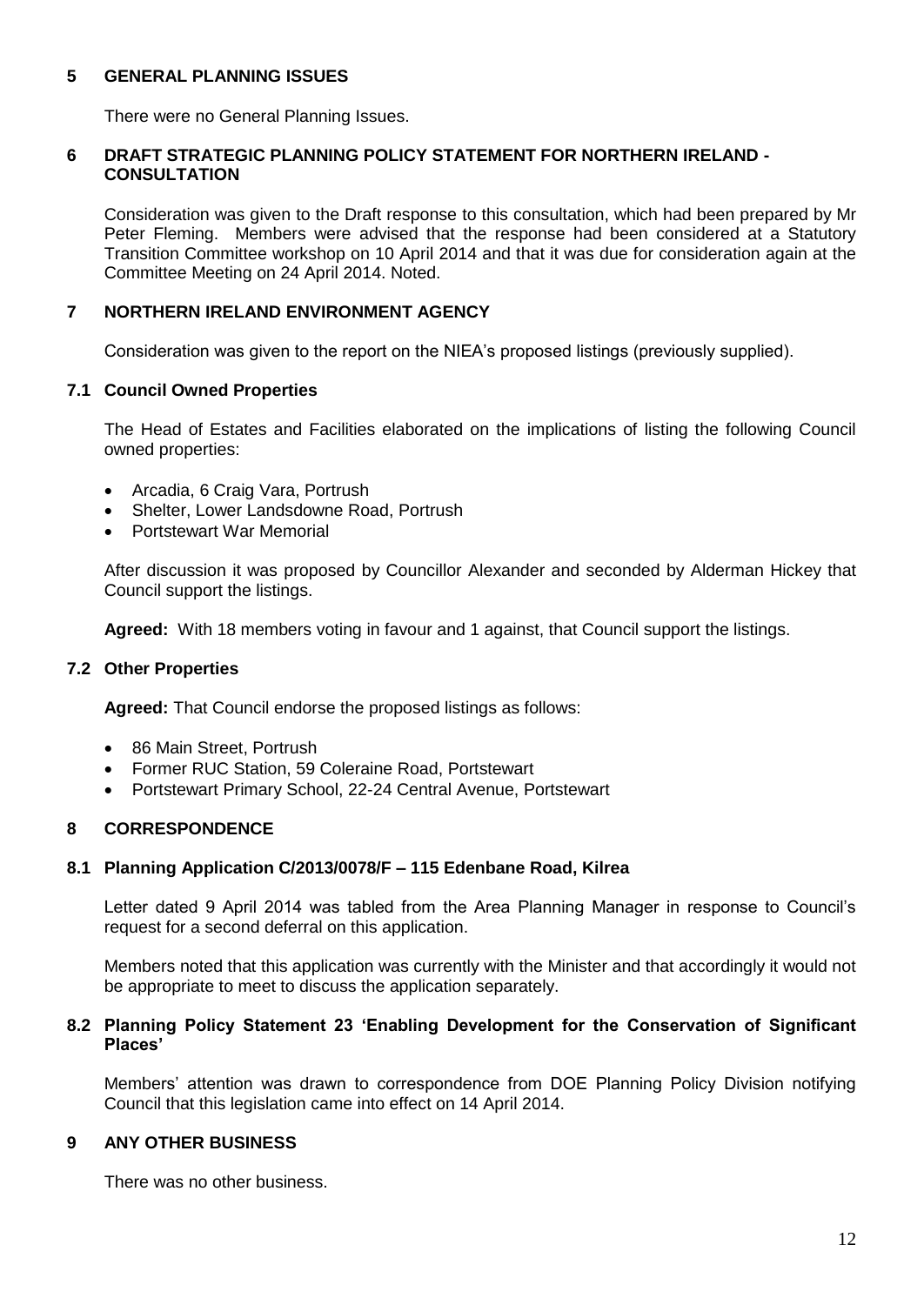| <b>Meeting</b> | <b>Environmental Services Committee</b>                                                                                                                                                               |  |
|----------------|-------------------------------------------------------------------------------------------------------------------------------------------------------------------------------------------------------|--|
| Date and Time  | 6 May 2014 at 6.35pm                                                                                                                                                                                  |  |
| Location       | Bann View Committee Room, Cloonavin                                                                                                                                                                   |  |
| <b>Chair</b>   | Councillor W King                                                                                                                                                                                     |  |
| <b>Present</b> | Councillors T Clarke, R Holmes and R Loftus                                                                                                                                                           |  |
| In attendance  | Interim Director of Environmental Services, Head of Estates and Facilities,<br>Senior Building Control Officer, Business Support & Administration<br>Manager (CE) and Clerical Assistant/Receptionist |  |

Apologies were recorded for Councillors Archibald, Cole, Duddy and Fitzpatrick.

## **2 CHAIR'S BUSINESS**

## **2.1 Chairman**

It was agreed that in the absence of the Chair and Vice-Chair, Councillor King would take the Chair.

# **2.2 Welcome**

The Chair welcomed everyone to the Meeting especially Mr Peter Winter from the Chronicle.

## **2.3 Best Wishes**

Members were informed that Councillor Fitzpatrick was currently in hospital and best wishes for a speedy recovery were extended to him.

## **3 DECLARATIONS OF INTEREST**

Councillor Holmes declared an interest in item 8.1 below.

## **4 REQUESTS FOR PRESENTATIONS**

There were no requests for presentations.

## **5 ENVIRONMENTAL SERVICES' REPORT**

## **5.1 Entertainment Licences**

## **5.1.1 The Playhouse, 47 Main Street, Portrush**

An application for transfer of above Entertainment Licence had been received from:

• Mr Chris Charteris, 47 Main Street Portrush

**Recommended:** That the licence be issued as applied for.

## **5.1.2 The Tractor Shed, 107 Sea Road, Castlerock, Coleraine**

An application for grant of an Occasional Entertainment Licence for the above had been received from: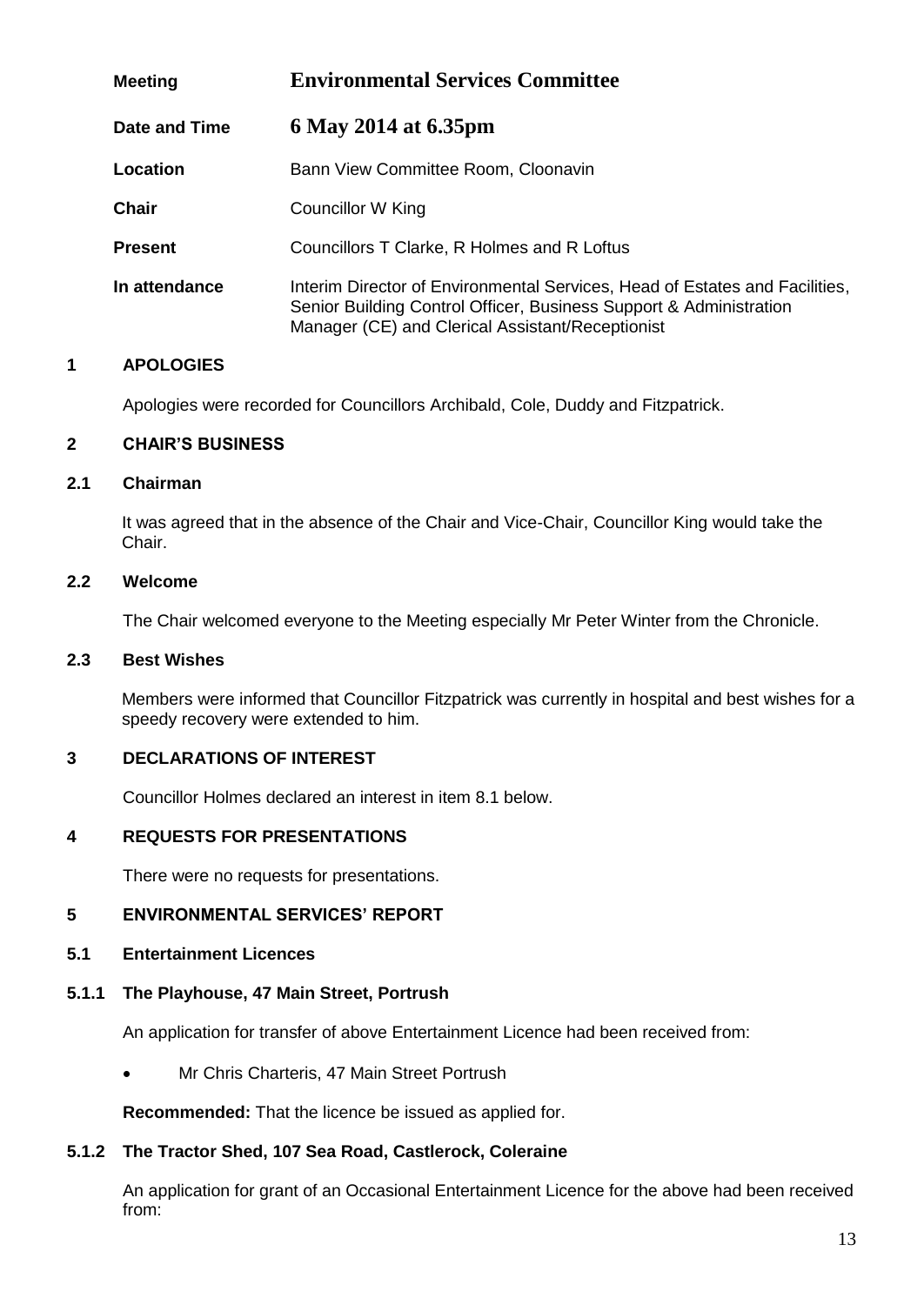Mr Toby Edwards, The National Trust, Hezlett House, 107 Sea Road, Castlerock, Coleraine

**Recommended:** That the licence be issued as applied for.

# **5.1.3 Magheracross Car Park, Dunluce Road, Bushmills**

An application for grant of an Occasional Entertainment Licence for the above had been received from:

Mr John Rogers, Exile Productions Ltd, 2<sup>nd</sup> Floor, 88-90 Baker Street, London.

**Recommended:** That the licence be issued as applied for.

## **5.2 Appointment of Public Analyst**

Members were advised that the Chief Environmental Health Officers' Group had reported that the contract to provide Public Analyst Services for the 26 District Councils had been awarded to Minton, Treharne & Davies Ltd (in partnership with Worcestershire Scientific Services).

The Analysts appointed would b:

- Susanne Brookes, BSc, MSc, M Chem A, FRSC, MAPA, Registered Analytical Chemist.
- Paul William Hancock, BSc, M Chem A, MRSC, AAPA.
- John Antony Robinson, BSc, MSc, M Chem A, C Sci, C Chem, FRSC, MIFST, MAPA, Registered Analytical Chemist, Registered Expert Witness.
- Pat Urwin, BSc, M Chem A, C Chem, MRSC, MAPA.

**Recommended:** That the above persons be appointed as Public Analysts to Council under Article 27(1) of The Food Safety (NI) Order 1991.

## **5.3 Approval of Products of Animal Origin Establishments under EC Regulation 853/2004**

Grant for amendment to the original approval was considered for Ballyrashane Co-op Agricultural and Dairy Society (1990) Limited.

**Recommended:** That Council approve the amendment to the existing approval.

## **5.4 Council Energy Management Strategy 2014-2025**

The Head of Estates and Facilities presented his report on Energy Management for 2014-2025 and highlighted legislative obligations on Council.

Members noted that any projects which required individual business cases would be brought to Council for consideration.

During a period of discussion the Head of Estates and Facilities answered a number of questions and advised that he would circulate a colour copy of the chart contained on page 22 of the report to Members.

**Recommended:** That Council approve the Energy Management Strategy 2014-2025.

## **5.5 For Information**

# **5.5.1 North West Region Waste Management Group (NWRWMG) Minutes**

The Minutes of the NWRWMG meeting of 22 January 2014 were noted (previously supplied).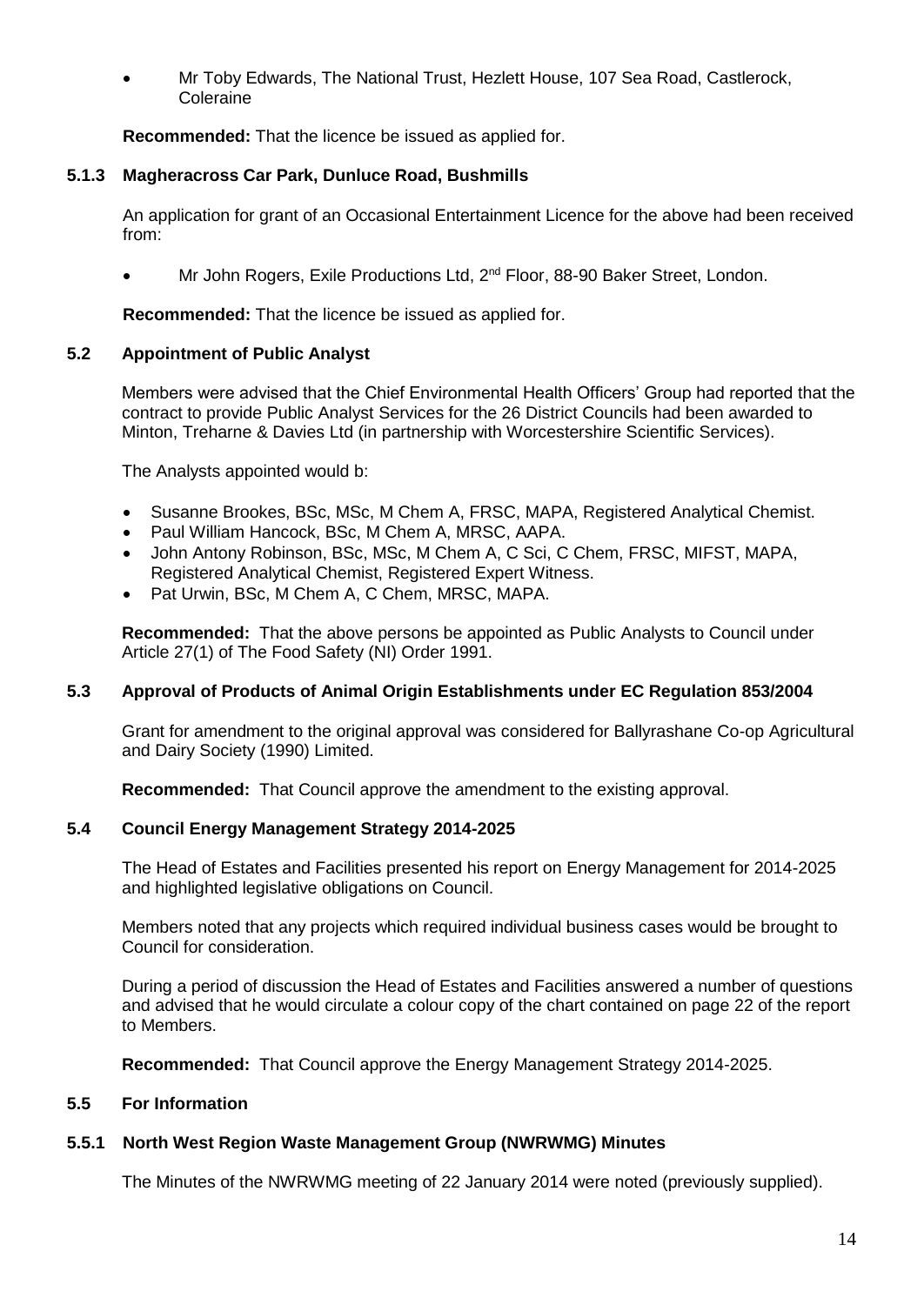# **5.5.2 Building Control Report**

Information relating to Building Control activity during the period 20 March – 25 April 2014 was noted including:

- Applications:
	- o 42 applications had been received for assessment.
	- o 80 applications had been recommended for Building Control approval.
	- o 548 inspections had been carried out.

## **5.6 Outcome of Legal Proceedings**

## **The Litter (NI) Order 1994**

| i)   | Defendant:<br>Result: | Mr Samuel Norton, 17 Killowen Street, Coleraine<br>Fine £100; Legal Costs £300; Court Costs £19; Offender Levy £15.               |
|------|-----------------------|-----------------------------------------------------------------------------------------------------------------------------------|
| ii)  | Defendant:<br>Result: | Ms Sapphire Michelle Dudley previously of 36 Alexander Park, Maghera<br>Fine £25; Costs £100; Court Costs £38; Offender Levy £15. |
| iii) | Defendant:<br>Result: | Mr Matthew Elliot, 10 Ardenlee Terrace, Bushmills<br>Fine £25; Costs £100; Court Costs £16; Offender Levy £15.                    |

# **6 CORRESPONDENCE**

There was no correspondence

# **7 ANY OTHER BUSINESS**

There was no other business.

# **9 HEAD OF HEALTH AND THE BUILT ENVIRONMENT**

Members expressed their wishes that Mrs Jacqueline Barr would enjoy a full and speedy return to health.

# **10 CONDOLENCES**

The Chair and Members extended condolences to the Chief Executive on the recent death of his mother.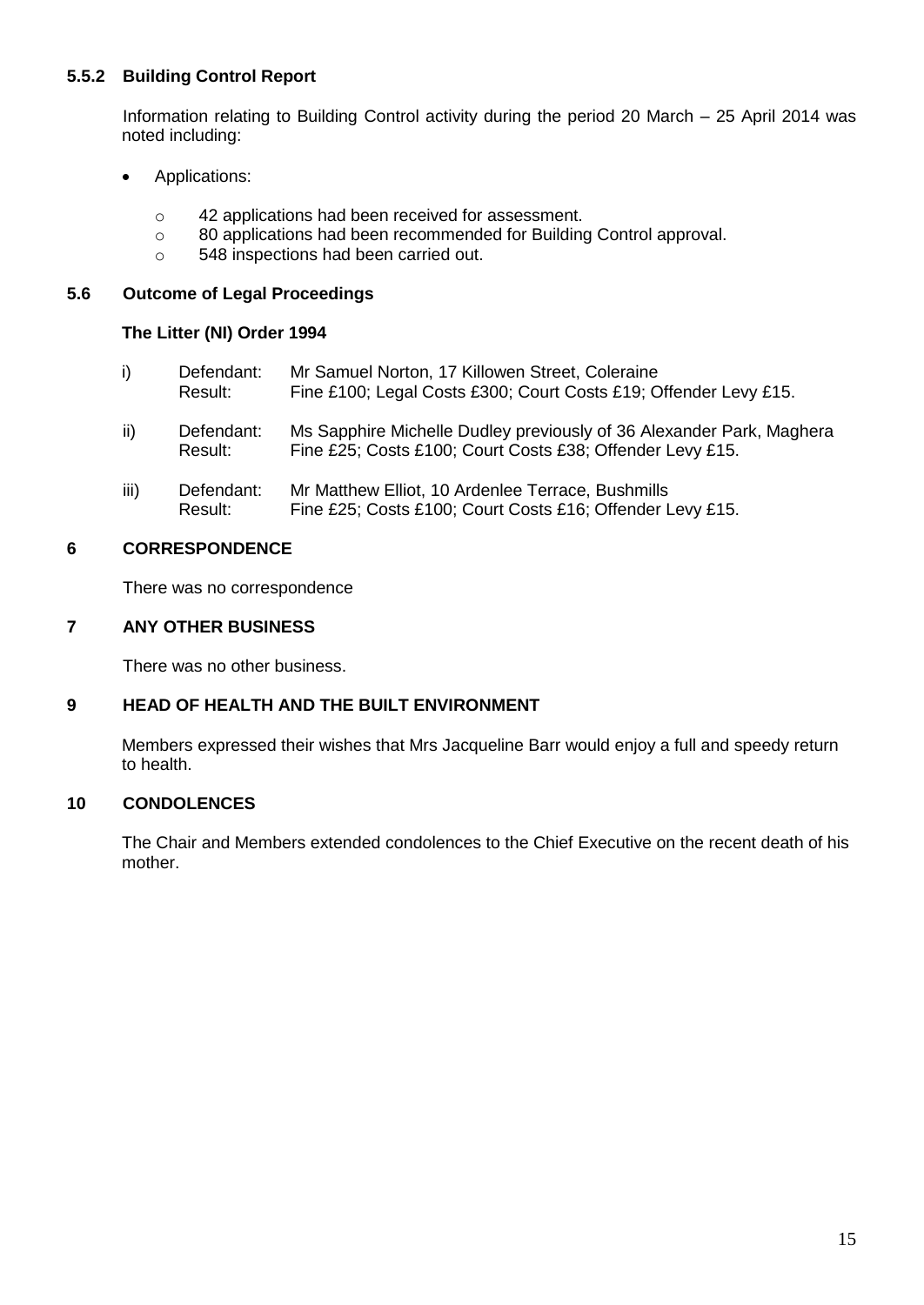| <b>Meeting</b> | <b>CORPORATE AFFAIRS COMMITTEE</b>                                                                                |  |
|----------------|-------------------------------------------------------------------------------------------------------------------|--|
| Date and Time  | 7 May 2014 at 6.30pm                                                                                              |  |
| Location       | Bann View Committee Room                                                                                          |  |
| Chair          | Cllr G Duddy                                                                                                      |  |
| <b>Present</b> | Alderman J McClure, Councillors C Alexander, T Clarke and<br>C Sugden                                             |  |
| In Attendance  | Town Clerk and Chief Executive, Head of Finance, Principal<br>Administrative Officer and Administrative Assistant |  |

Apologies were recorded for The Mayor and Deputy Mayor and Councillor Quigley.

## **2 CHAIR'S BUSINESS**

## **2.1 Sympathy**

The Chair extended deepest sympathy to the Chief Executive on the recent death of his mother and to The Mayor on the death of his father.

The Chief Executive thanked the Chair for his sentiments.

## **3 DECLARATIONS OF INTEREST**

There were no declarations of interest.

## **4 REQUESTS FOR PRESENTATIONS**

There were no requests for presentations.

# **5 CHIEF EXECUTIVE'S REPORT**

Consideration was given to the Report of the Chief Executive (previously supplied).

## **5.1 Review of Governance Arrangements**

Councillor Sugden joined the Meeting during discussion on this item.

The Chief Executive outlined the background of the revised governance arrangements and Members considered the following amendments agreed at the Workshop held on 2 April:

- (i) All business would be ratified at one Council meeting on the  $4<sup>th</sup>$  Tuesday of each month.
- (ii) 5 Committees would be retained
	- Environmental Services
	- Leisure and Development
	- Corporate Affairs
	- Audit and Risk
	- Planning